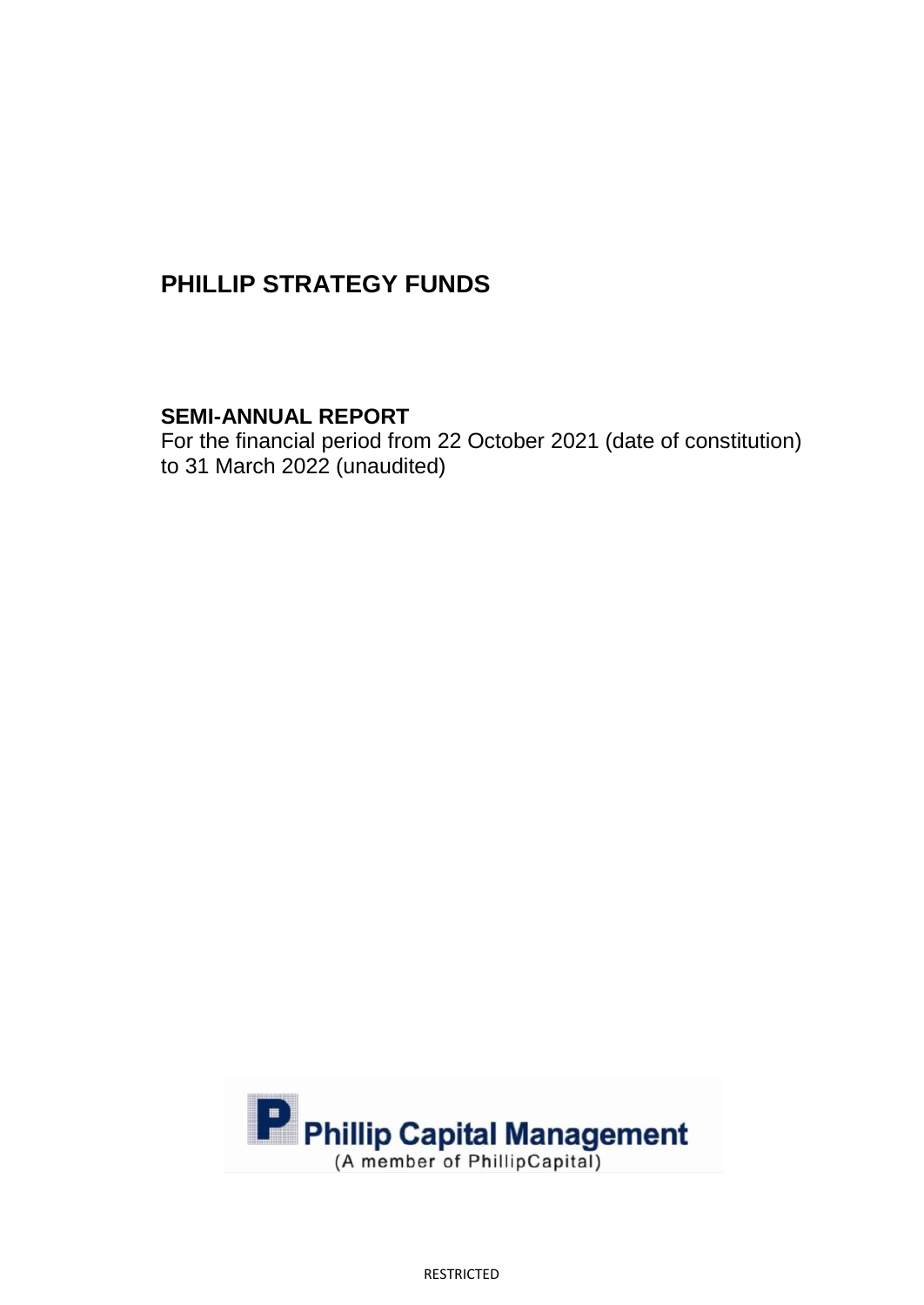### **CONTENTS**

|                                              | Page            |
|----------------------------------------------|-----------------|
| Directory                                    |                 |
| Manager's Investment Report                  | $2 - 10$        |
| <b>Financial Statements</b>                  |                 |
| <b>Statement of Total Return</b>             | 11              |
| <b>Statement of Financial Position</b>       | 12 <sup>2</sup> |
| Statement of Movements of Unitholders' Funds | 13              |
| <b>Statement of Portfolio</b>                | $14 - 18$       |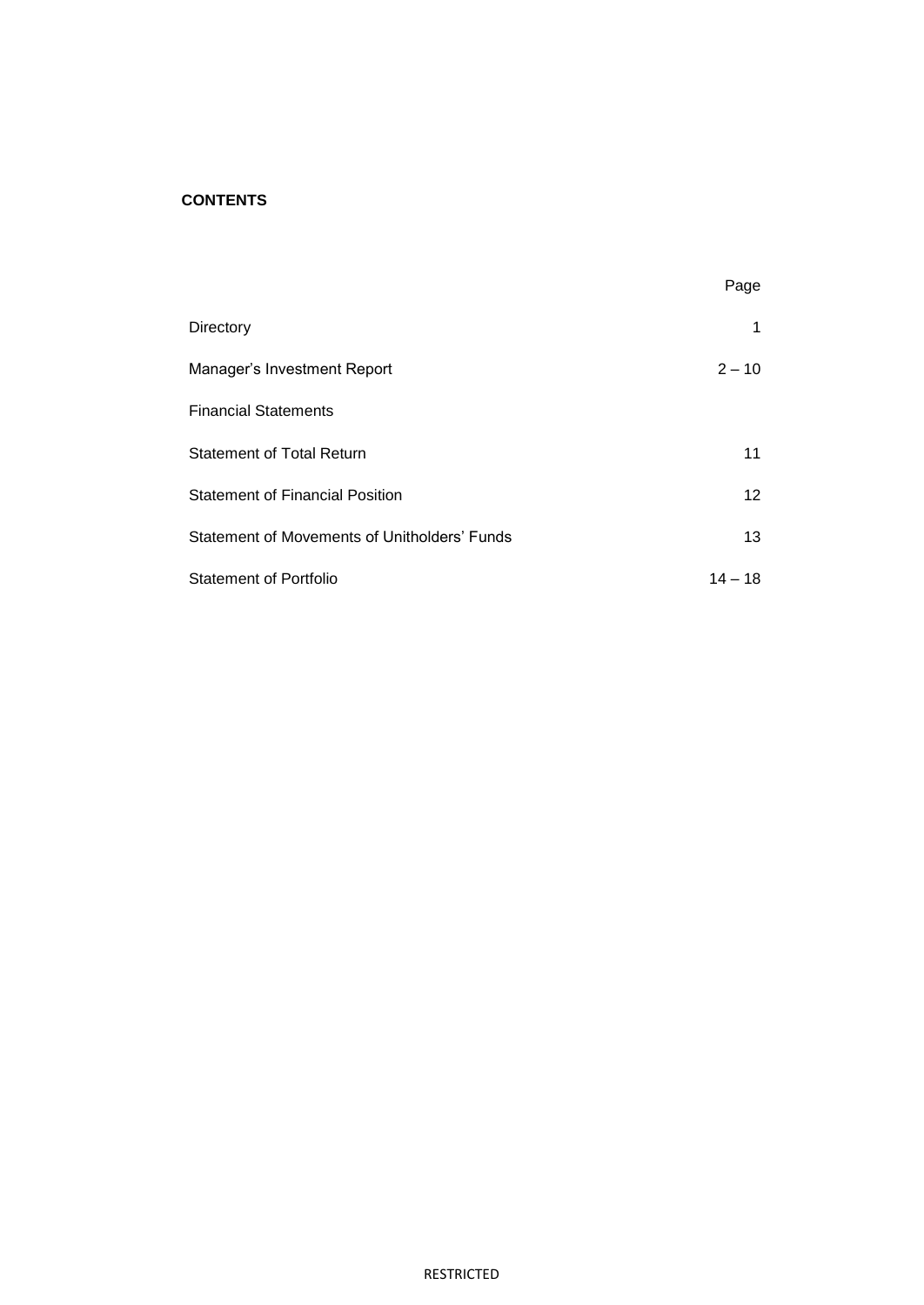#### **DIRECTORY**

#### **MANAGER**

Phillip Capital Management (S) Ltd 250 North Bridge Road #06-00 Raffles City Tower Singapore 179101 Company Registration No. 199905233W

#### **DIRECTORS OF THE MANAGER**

Lim Hua Min Jeffrey Lee Chay Khiong Linus Lim Wen Sheong Lim Wah Sai Louis Wong Wai Kit

#### **TRUSTEE & REGISTRAR**

HSBC Institutional Trust Services (Singapore) Limited 10 Marina Boulevard Marina Bay Financial Centre Tower 2 #48-01 Singapore 018983 (Company Registration Number: 194900022R)

#### **CUSTODIAN**

The Hongkong & Shanghai Banking Corporation Limited 1 Queen's Road **Central** Hong Kong

#### **AUDITORS**

KPMG LLP 16 Raffles Quay #22-00 Hong Leong Building Singapore 048581

### **SOLICITORS TO THE MANAGER**

Simmons & Simmons JWS Pte Ltd 168 Robinson Rd #11-01 Capital Tower Singapore 068912

### **SOLICITORS TO THE TRUSTEE**

Shook Lin & Bok 1 Robinson Rd #18-00 AIA Tower Singapore 048542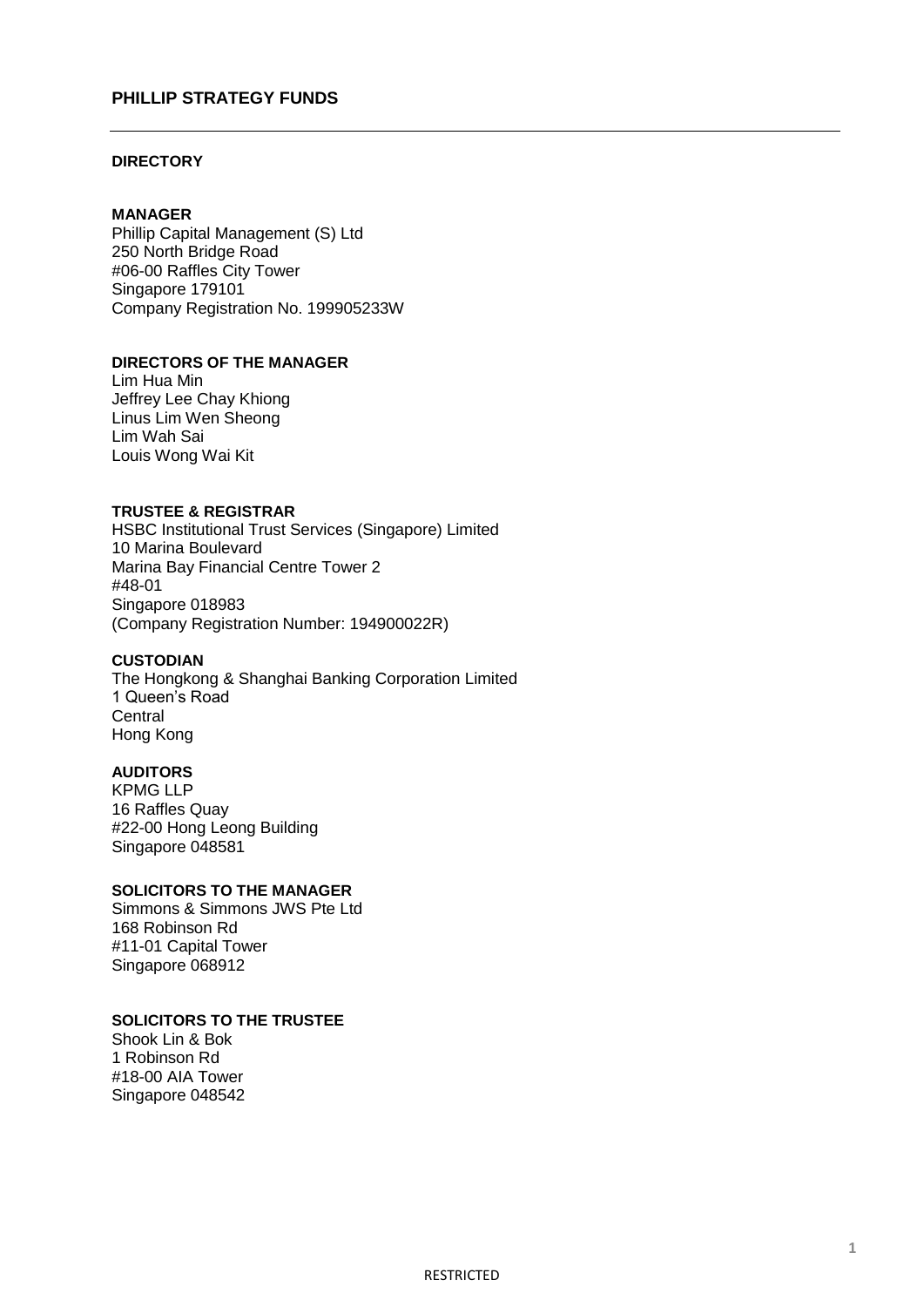#### **MANAGER'S INVESTMENT REPORT**

#### **1. The Fund (Phillip MSCI Singapore Daily (2X) Leveraged Product)**

The investment objective of the Fund is to provide investment results that, before fees and expenses, closely correspond to twice (2x) the daily performance of the MSCI Singapore Index.

Details of the fund

| NAV per share (31 March 2022) | S\$1.848                       |
|-------------------------------|--------------------------------|
| Fund Currency                 | Singapore Dollars              |
| Listing Date on SGX-ST        | 1 December 2021                |
| Stock code on SGX-ST          | LSS for PHIL Long SiMSCI2X S\$ |

#### **The Fund (Phillip MSCI Singapore Daily (-1X) Inverse Product)**

The investment objective of the Fund is to provide investment results that, before fees and expenses, closely correspond to the inverse (-1x) of the daily performance of the MSCI Singapore Index.

| NAV per share (31 March 2022) | S\$1.996                     |
|-------------------------------|------------------------------|
| Fund Currency                 | Singapore Dollars            |
| Listing Date on SGX-ST        | 1 December 2021              |
| l Stock code on SGX-ST        | SSS for PHIL Short SiMSCI-1X |

#### **2. Distribution of Investments**

Please refer to Statement of Portfolio on pages 14 – 18.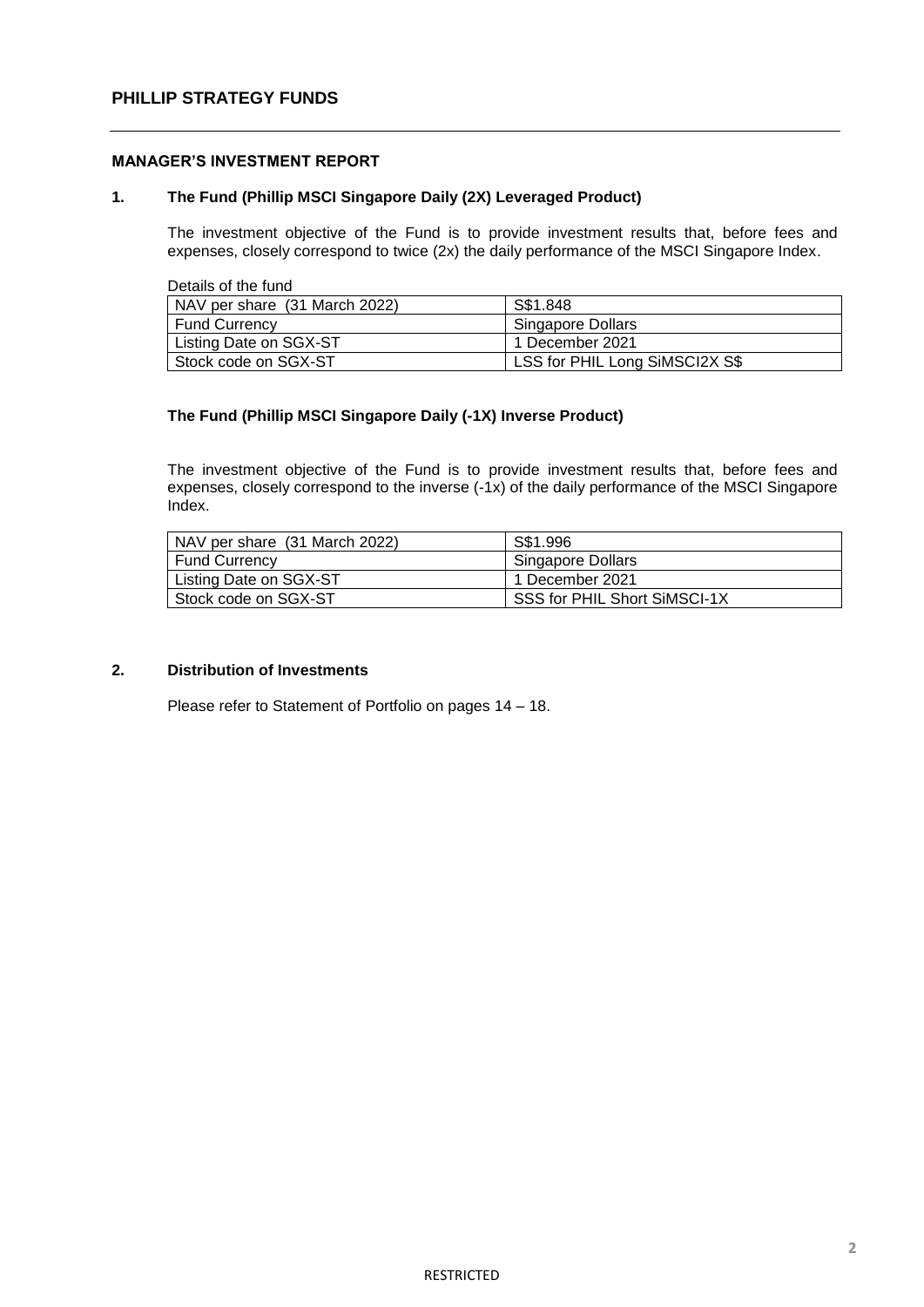#### **3. Schedule of Investments by Asset Class**

| <b>Phillip MSCI Singapore Daily (2x)</b><br><b>Leveraged Product</b><br><b>Asset Class</b> | <b>Fair Value at</b><br>31 March 2022<br>S\$ | Percentage of<br><b>Total Net Assets</b><br>Attributable to<br>Unitholders at<br>31 March 2022<br>% |
|--------------------------------------------------------------------------------------------|----------------------------------------------|-----------------------------------------------------------------------------------------------------|
| Quoted Fund                                                                                | 751,423                                      | 16.52                                                                                               |
| <b>Quoted Equities</b>                                                                     | 1,847,171                                    | 40.66                                                                                               |
| Financial derivatives, at fair value                                                       | 6,160                                        | 0.14                                                                                                |
| Cash and cash equivalents                                                                  | 645,998                                      | 14.21                                                                                               |
| Other net assets                                                                           | 1,296,453                                    | 28.47                                                                                               |
| Net assets attributable to unitholders                                                     | 4,547,205                                    | 100.00                                                                                              |

#### **Phillip MSCI Singapore Daily (-1x) Inverse Product Percentage of**

|                                        |                      | <b>Total Net Assets</b> |
|----------------------------------------|----------------------|-------------------------|
|                                        |                      | Attributable to         |
|                                        | <b>Fair Value at</b> | Unitholders at          |
|                                        | 31 March 2022        | 31 March 2022           |
| <b>Asset Class</b>                     | S\$                  | %                       |
| Quoted Funds                           | 6,215,965            | 62.39                   |
| Cash and cash equivalents              | 1,762,168            | 17.69                   |
| Financial derivatives, at fair value   | (15, 975)            | (0.16)                  |
| Other net assets                       | 2,000,535            | 20.08                   |
| Net assets attributable to unitholders | 9,962,693            | 100.00                  |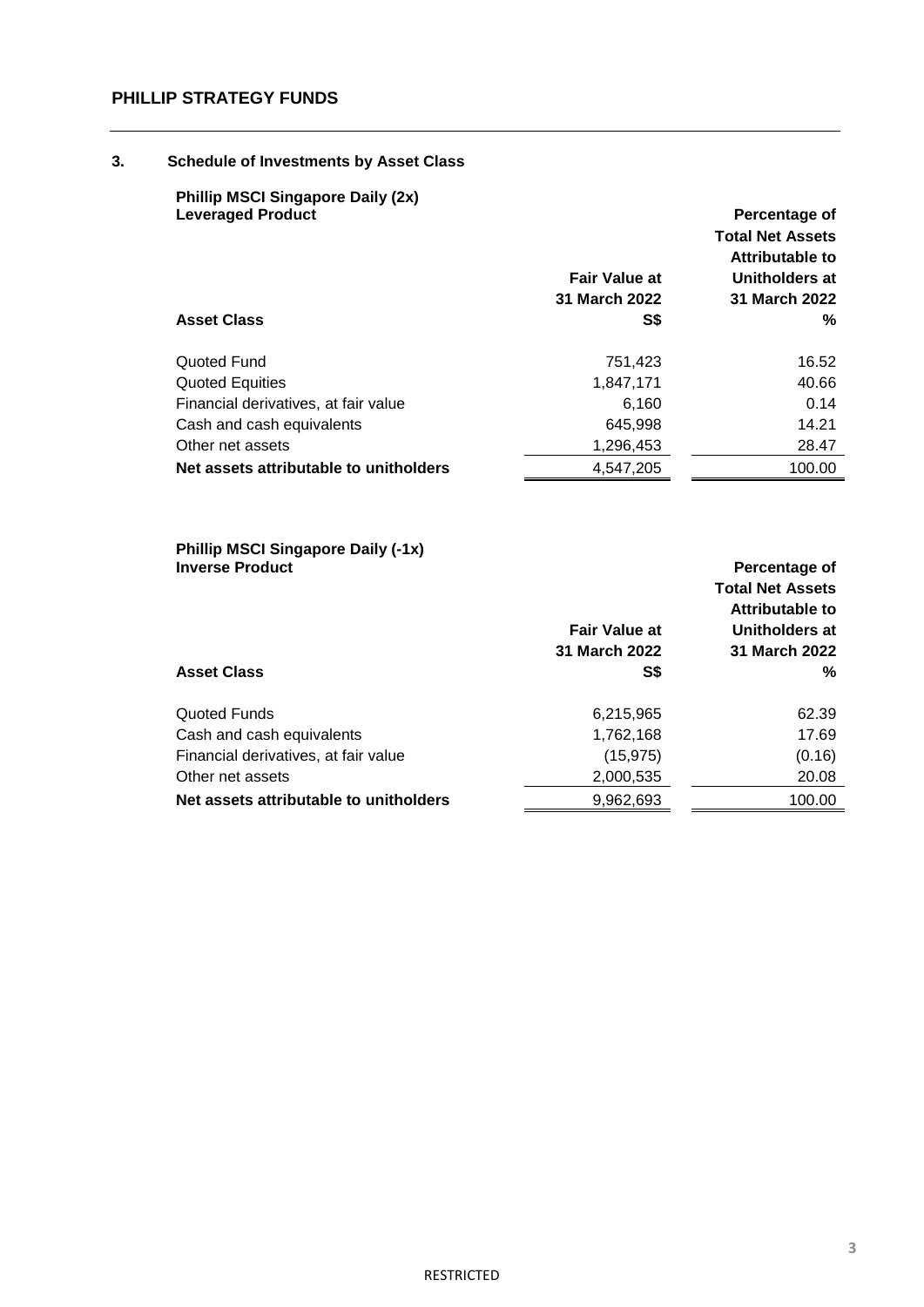# **MANAGER'S INVESTMENT REPORT (continued)**

## **4. Top 10 Holdings**

# **Phillip MSCI Singapore Daily (2x) Leveraged Product**

| $\sim$ map moor omgapore bany (28) Ectoraged Froudor<br>10 largest holdings at 31 March 2022 | <b>Fair Value</b><br>at 31 March 2022<br>S\$ | Percentage of<br><b>Total Net Assets</b><br>Attributable to<br><b>Unitholders</b><br>at 31 March 2022<br>% |
|----------------------------------------------------------------------------------------------|----------------------------------------------|------------------------------------------------------------------------------------------------------------|
|                                                                                              |                                              |                                                                                                            |
| Phillip Investment Funds - Money Market                                                      | 751,423                                      | 16.52                                                                                                      |
| <b>DBS Group Holdings Limited</b>                                                            | 376,215                                      | 8.27                                                                                                       |
| Sea Limited                                                                                  | 271,921                                      | 5.98                                                                                                       |
| Oversea-Chinese Banking Corporation Limited                                                  | 241,410                                      | 5.31                                                                                                       |
| United Overseas Bank Limited                                                                 | 217,736                                      | 4.79                                                                                                       |
| Singapore Telecommunications Limited                                                         | 126,192                                      | 2.78                                                                                                       |
| CapitaLand Integrated Commercial Trust                                                       | 60,300                                       | 1.33                                                                                                       |
| <b>Capitaland Investment Limited</b>                                                         | 59,451                                       | 1.31                                                                                                       |
| Ascendas Real Estate Investment Trust                                                        | 56,940                                       | 1.25                                                                                                       |
| <b>Keppel Corp Limited</b>                                                                   | 53.928                                       | 1.19                                                                                                       |

# **Phillip MSCI Singapore Daily (-1x) Inverse Product**

|                                                                         | <b>Fair Value</b><br>at 31 March 2022 | Percentage of<br><b>Total Net Assets</b><br>Attributable to<br><b>Unitholders</b><br>at 31 March 2022 |
|-------------------------------------------------------------------------|---------------------------------------|-------------------------------------------------------------------------------------------------------|
| 10 largest holdings at 31 March 2022                                    | S\$                                   | ℅                                                                                                     |
| Phillip Investment Funds - Money Market<br>Phillip SGD Money Market ETF | 4,008,287<br>2,207,678                | 40.23<br>22.16                                                                                        |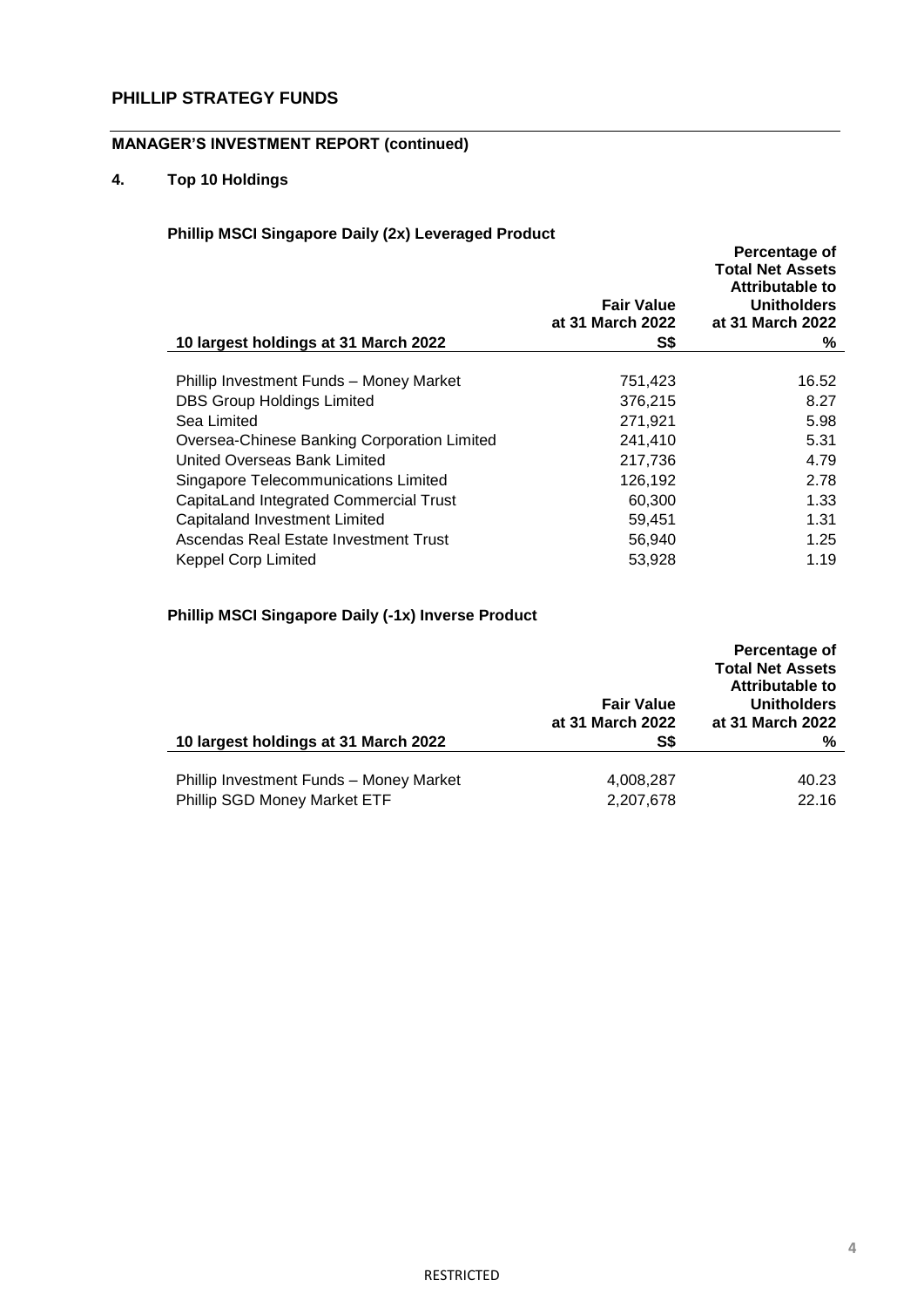#### **MANAGER'S INVESTMENT REPORT (continued)**

#### **5. (i) Exposure to financial derivatives as at 31 March 2022**

| Phillip MSCI Singapore Daily (2x) Leveraged Product | S\$7,400,185    |
|-----------------------------------------------------|-----------------|
| Phillip MSCI Singapore Daily (-1x) Inverse Product  | (S\$10,045,500) |

#### **(ii) Net (losses)/gains on derivative contracts realised for the period ended 31 March 2022**

| Phillip MSCI Singapore Daily (2x) Leveraged Product | (S\$356,588) |
|-----------------------------------------------------|--------------|
| Phillip MSCI Singapore Daily (-1x) Inverse Product  | S\$59,723    |

**(iii) Net gains/(losses) on outstanding derivative contracts marked to market as at 31 March 2022**

Nil.

#### **(iv) Description of the method used to calculate the global exposure of financial derivatives**

The global exposure relating to derivative instruments is calculated using the commitment approach. The global exposure is calculated as the sum of:

- (a) the absolute value of the exposure of each individual financial derivative not involved in netting or hedging arrangements;
- (b) the absolute value of the net exposure of each individual financial derivative after netting or hedging arrangements;
- (c) the sum of the values of cash collateral received pursuant to:
	- (i) the reduction of exposure to counterparties of OTC financial derivatives; and

(ii) efficient portfolio management techniques relating to securities lending and repurchase transactions,

and that are reinvested.

#### **6. Amount and percentage of total fund size invested in other unit trusts, mutual funds and collective investment schemes as at 31 March 2022**

Please refer to Statement of Portfolio on pages 14 to 18.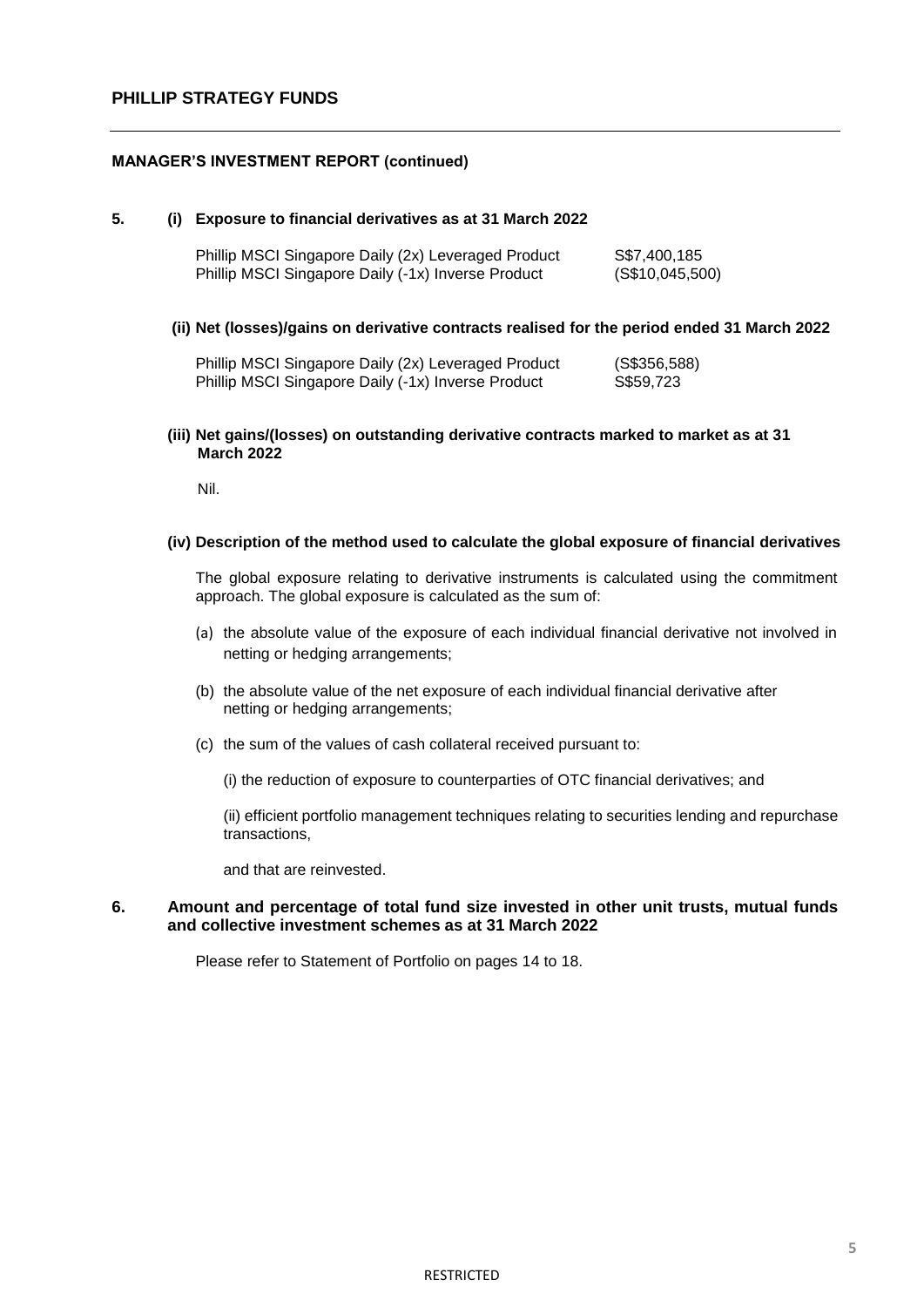#### **MANAGER'S INVESTMENT REPORT (continued)**

**7. Amount and percentage of borrowings of total fund size as at 31 March 2022**

Nil.

### **8. Amount of units created and cancelled for the period ended 31 March 2022**

|                               | <b>Phillip MSCI Singapore</b><br>Daily (2x) Leveraged<br><b>Product</b> | <b>Phillip MSCI Singapore Daily</b><br>(-1x) Inverse Product |
|-------------------------------|-------------------------------------------------------------------------|--------------------------------------------------------------|
|                               | S\$                                                                     | S\$                                                          |
| Total amount of subscriptions | 5.019.400                                                               | 10.064.800                                                   |
| Total amount of redemptions   | -                                                                       |                                                              |

### **9. Performance of the Fund as at 31 March 2022**

#### **Philip MSCI Singapore Daily (2X) Leveraged Product and (-1X) Inverse Product**

|                               | <b>Phillip MSCI</b><br>Singapore<br>Daily (2X)<br>Leveraged<br><b>Product</b> | <b>Phillip MSCI</b><br><b>Singapore</b><br>Daily (-1X)<br><b>Inverse</b><br><b>Product</b> | <b>Benchmark</b> |
|-------------------------------|-------------------------------------------------------------------------------|--------------------------------------------------------------------------------------------|------------------|
| Cumulative (%*)               |                                                                               |                                                                                            |                  |
| 3 Months                      | $-4.20$                                                                       | $-1.29$                                                                                    | $-0.99$          |
| Since inception (22 Oct 2021) | $-7.60$                                                                       | $-0.20$                                                                                    | $-4.10$          |
|                               |                                                                               |                                                                                            |                  |
| Annualised (%*)               |                                                                               |                                                                                            |                  |
| Since inception (22 Oct 2021) | $-21.37$                                                                      | $-0.61$                                                                                    | $-11.95$         |

\*Cumulative returns are calculated on a NAV-NAV basis for both products. The benchmark for which the Product is measured against is the MSCI Singapore Index Source: Bloomberg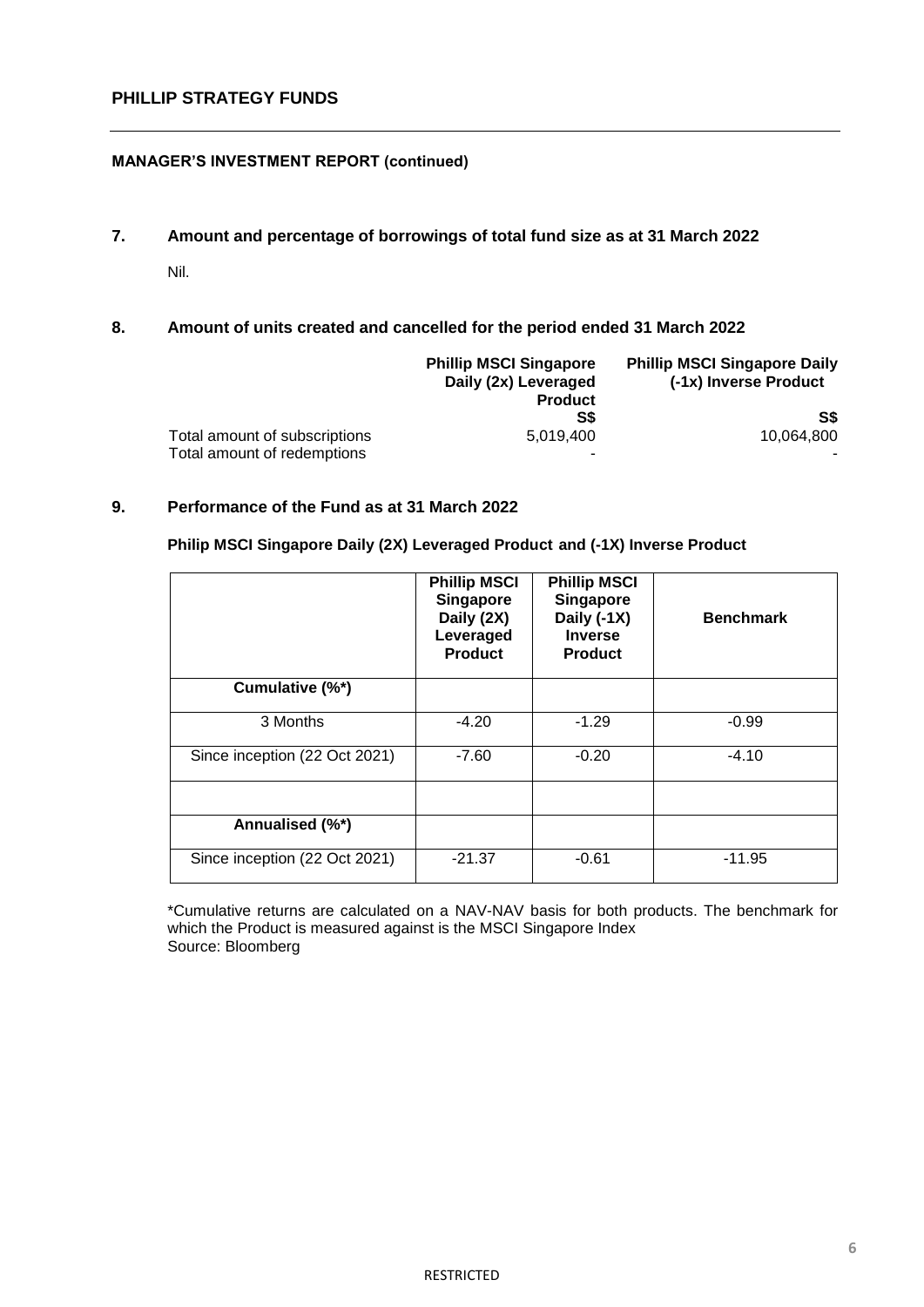#### **MANAGER'S INVESTMENT REPORT (continued)**

# **10. Related party transactions for the period ended 31 March 2022**

The Manager may use the services of related parties of the Manager to carry out transactions involving the purchase and sale of securities.

|                                                                                               | <b>Phillip MSCI</b><br><b>Singapore Daily</b><br>(2x) Leveraged<br><b>Product</b><br>Period from 22 October 2021 (date<br>of constitution) to 31 March 2022 | <b>Phillip MSCI</b><br><b>Singapore Daily</b><br>(-1x) Inverse<br><b>Product</b> |
|-----------------------------------------------------------------------------------------------|-------------------------------------------------------------------------------------------------------------------------------------------------------------|----------------------------------------------------------------------------------|
|                                                                                               | S\$                                                                                                                                                         | S\$                                                                              |
| Brokerage fees paid to a related<br>party of the Manager                                      | 8,738                                                                                                                                                       | 10,599                                                                           |
| Margin deposit held with related<br>party of the Manager<br>Bank balances held with a related | 1.335.678                                                                                                                                                   | 2,049,110                                                                        |
| party of the Trustee                                                                          | 645.998                                                                                                                                                     | 1,762,168                                                                        |

### **11. Financial ratios**

#### **Expense ratio**

|                                                                                   |                | <b>Phillip MSCI</b><br><b>Singapore Daily</b><br>(2x) Leveraged<br><b>Product</b> | <b>Phillip MSCI</b><br><b>Singapore Daily</b><br>(-1x) Inverse<br><b>Product</b><br>Period from 22 October 2021 (date of<br>constitution) to 31 March 2022 |
|-----------------------------------------------------------------------------------|----------------|-----------------------------------------------------------------------------------|------------------------------------------------------------------------------------------------------------------------------------------------------------|
| Total operating expenses<br>(excluding preliminary expenses)                      | S\$            | 35,099                                                                            | 55,247                                                                                                                                                     |
| <b>Expense ratio</b> $1$ (excluding<br>preliminary expenses)(annualised)          | $\%$           | 2.24                                                                              | 1.73                                                                                                                                                       |
| Average daily net asset value                                                     | S <sub>3</sub> | 4,719,671                                                                         | 10,239,919                                                                                                                                                 |
| Total operating expenses<br>(including preliminary expenses)                      | S\$            | 123,599                                                                           | 143,747                                                                                                                                                    |
| <b>Expense ratio</b> <sup>1</sup> (including<br>preliminary expenses)(annualised) | $\%$           | 4.12                                                                              | 2.59                                                                                                                                                       |
| <b>Turnover ratio</b>                                                             |                |                                                                                   |                                                                                                                                                            |
| Lower of total value of                                                           |                |                                                                                   |                                                                                                                                                            |
| purchases or sales                                                                | S <sub>3</sub> | 977,367                                                                           | 2,000,000                                                                                                                                                  |
| Average daily net asset value<br>Turnover ratio <sup>2</sup>                      | S\$<br>$\%$    | 4,719,671<br>20.71                                                                | 10,239,919<br>19.53                                                                                                                                        |
|                                                                                   |                |                                                                                   |                                                                                                                                                            |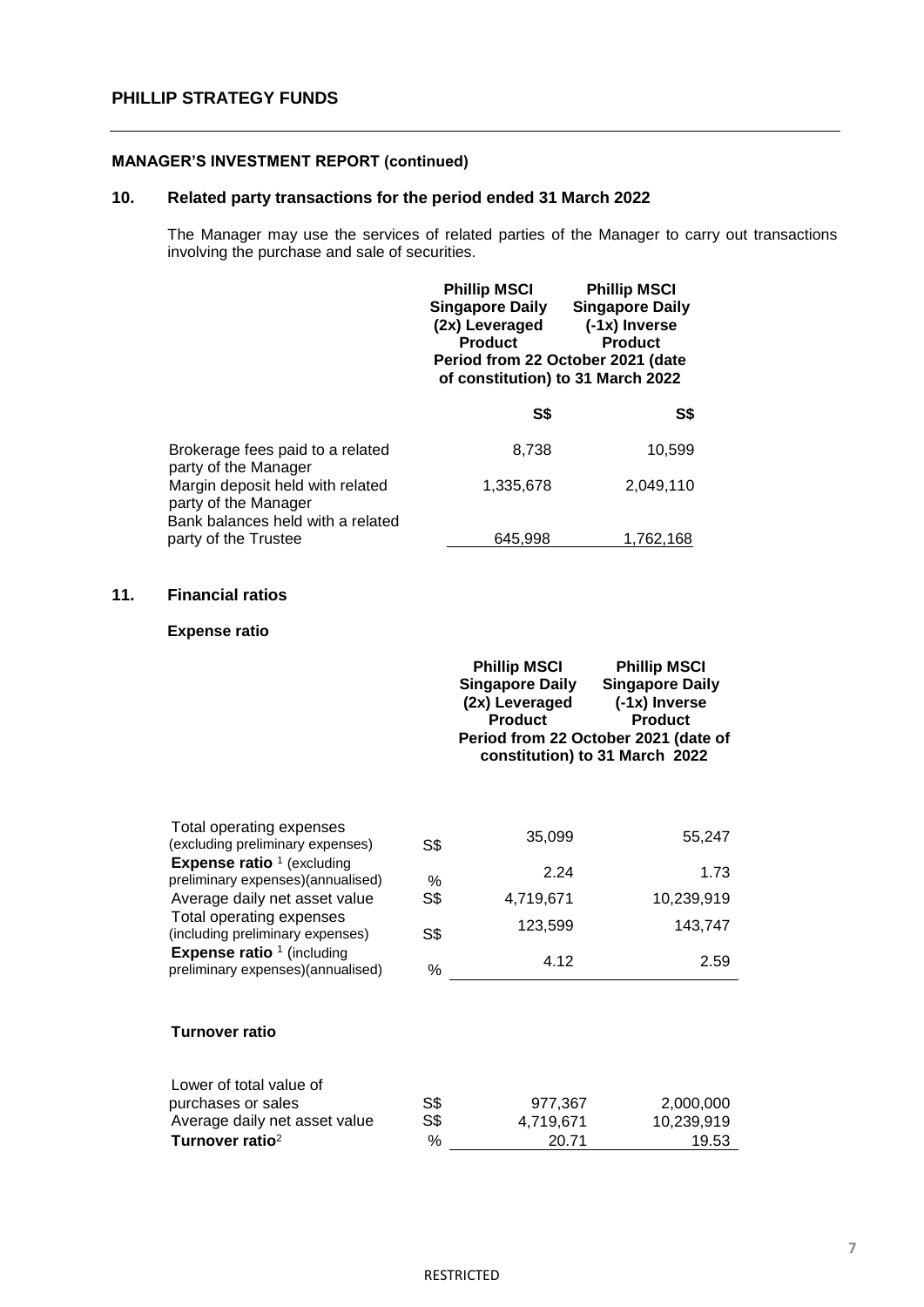#### **MANAGER'S INVESTMENT REPORT (continued)**

<sup>1</sup> The expense ratio has been computed based on the guidelines laid down by the IMAS. The calculation of the expense ratio is based on total operating expenses divided by the average net asset value for the period. The total operating expenses do not include (where applicable) brokerage and other transaction costs, performance fees, interest expenses, distributions paid out to unitholders, foreign exchange gains/losses, front or back end loads arising from the purchase or sale of other funds and tax deducted at source or arising out of income received. The Sub-Funds do not pay performance fee. The average net asset value is based on the daily balances.

<sup>2</sup> The portfolio turnover ratio is calculated in accordance with the formula stated in the Code. The calculation of the portfolio turnover ratio is based on the total value of purchases (or sales) of the underlying investments divided by the weighted average daily net asset value. Total value of purchases (or sales) does not include brokerage and other transaction costs. The total value of bonds matured during the period is not included in the computation of portfolio turnover ratio.

**12.** For schemes which invest more than 30% of their deposited property in another scheme, the following key information on the second-mentioned scheme (" the underlying scheme") should be disclosed as well.

| (i) | Top 10 holdings at market value and as percentage of NAV as at 31 December |
|-----|----------------------------------------------------------------------------|
|     | 2021                                                                       |

| 10 largest holdings at 31 December 2021                   | Fair value at<br>31 December 2021 31 December 2021<br>S\$ | <b>Percentage of total</b><br>net assets<br>attributable to<br>unitholders at<br>% |
|-----------------------------------------------------------|-----------------------------------------------------------|------------------------------------------------------------------------------------|
| Monetary Authority of Singapore Bill 0% due               |                                                           |                                                                                    |
| 07/01/2022                                                | 116,985,710                                               | 10.50                                                                              |
| Phillip SGD Money Market ETF                              | 109,327,000                                               | 9.82                                                                               |
| Monetary Authority Of Singapore Bill 0% due<br>28/01/2022 | 78,458,367                                                | 7.04                                                                               |
| Capitamalls Asia Treasury Limited 3.7% due<br>29/08/2022  | 41,459,968                                                | 3.72                                                                               |
| Keppel Corporation Limited 0.58% 22/02/2022               |                                                           |                                                                                    |
| 0.58% due 22/02/2022                                      | 37,000,000                                                | 3.32                                                                               |
| Keppel Corporation Limited 3.145% due 14/02/2022          | 36,838,278                                                | 3.31                                                                               |
| <b>Bank Of Communications Company</b>                     |                                                           |                                                                                    |
| Limited/Singapore 0.5% due 18/01/2022                     | 29,999,302                                                | 2.69                                                                               |
| Kookmin Bank/Hong Kong 0% due 27/05/2022                  | 28,924,600                                                | 2.61                                                                               |
| Keppel Corporation Limited 0.64% 23/06/2022               |                                                           |                                                                                    |
| 0.64% due 23/06/2022                                      | 25,000,000                                                | 2.24                                                                               |
| Cagamas Global Public Listed Company 1.25% due            |                                                           |                                                                                    |
| 08/12/2023                                                | 22,750,000                                                | 2.04                                                                               |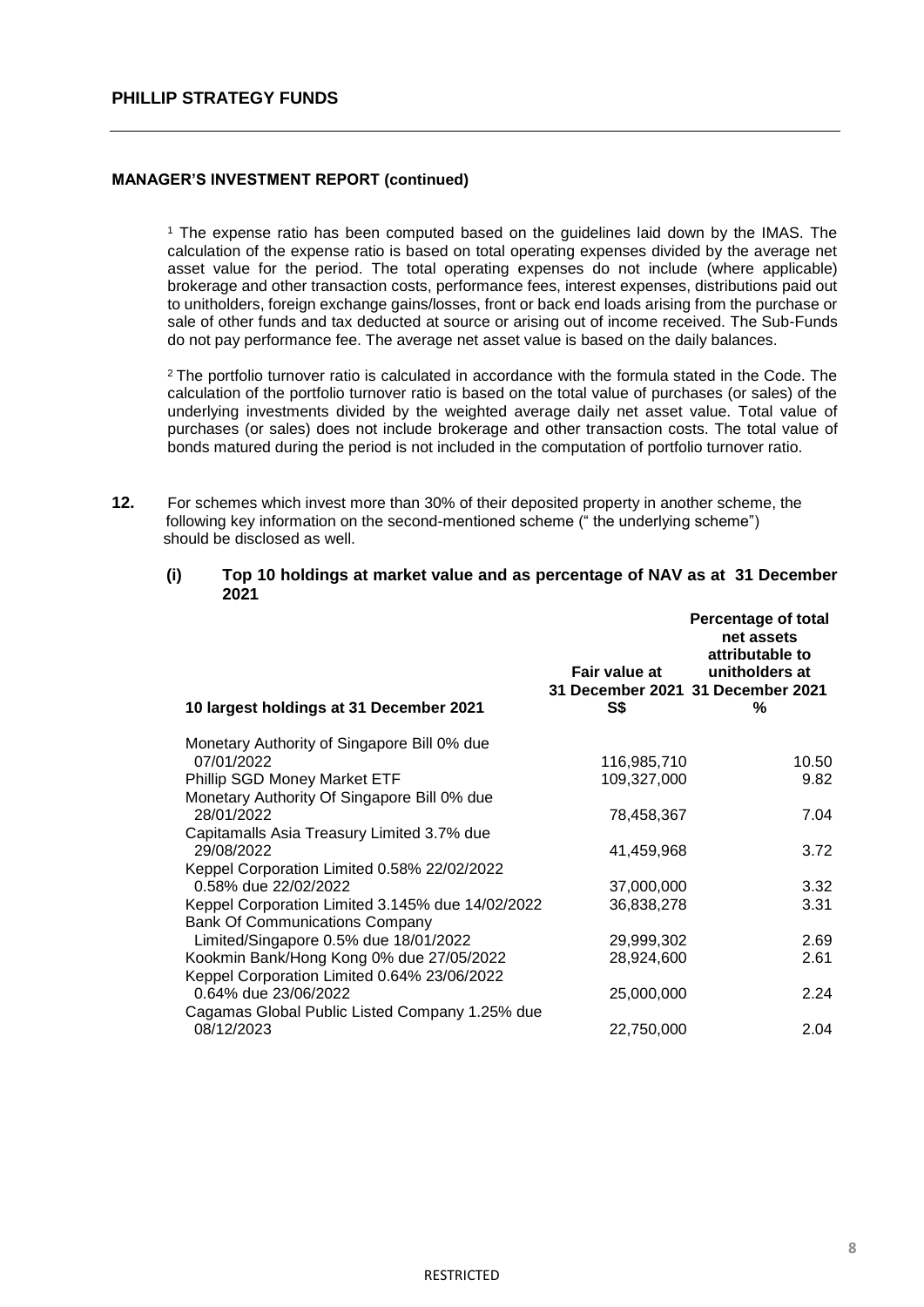| (ii)<br>Expense ratios for the year ended 31 December 2021        |                |                      |
|-------------------------------------------------------------------|----------------|----------------------|
|                                                                   |                | 2021<br><b>S\$</b>   |
| <b>Phillip Money Market Fund</b>                                  |                |                      |
| <b>Class A SGD</b>                                                |                |                      |
| Total operating expenses                                          | S <sub>3</sub> | 4,571,367            |
| Average daily net asset value<br>Total expense ratio <sup>1</sup> | S\$<br>$\%$    | 1,219,195,372        |
|                                                                   |                | 0.37                 |
|                                                                   |                |                      |
| <b>Class I SGD</b>                                                | S\$            |                      |
| Total operating expenses<br>Average daily net asset value         | S\$            | 34,884<br>13,026,359 |
| Total expense ratio <sup>1</sup>                                  | $\%$           | 0.27                 |
|                                                                   |                |                      |
| <b>Class E SGD</b>                                                |                |                      |
| Total operating expenses                                          | S\$            | 125,013              |
| Average daily net asset value                                     | S\$            | 191,443,521          |
| Total expense ratio <sup>1</sup> (annualised)                     | $\%$           | 0.11                 |
| (iii)<br>Turnover ratio for the year ended 31 December 2021       |                |                      |
|                                                                   |                | 2021<br><b>S\$</b>   |
| <b>Phillip Money Market Fund</b>                                  |                |                      |
| Lower value of purchase (or sale) of underlying investments       | S\$            | 81,029,800           |
| Average daily net asset value                                     | S\$            | 1,423,665,252        |
| Total turnover ratio <sup>2</sup>                                 | $\%$           | 5.69                 |

#### **13. Soft dollar commissions/arrangements**

The Manager is entitled to and intends to receive or enter into soft-dollar commissions or arrangements in respect of the Fund. The Manager will comply with applicable regulatory and industry standards on soft- dollars. The soft-dollar commissions which the Manager may receive include research and advisory services, economic and political analyses, portfolio analyses including valuation and performance measurements, market analyses, data and quotation services, computer hardware and software or any other information facilities to the extent that they are used to support the investment decision making process, the giving of advice, or the conduct of research or analysis and custodial services in relation to the investments managed for clients. The soft dollar credits utilised are not allocated on a specific client basis. The brokers also execute trades for other funds managed by the Manager.

Soft-dollar commissions or arrangements shall not include travel, accommodation, entertainment, general administrative goods and services, general office equipment or premises, membership fees, employees' salaries or direct money payment.

The Manager will not accept or enter into soft dollar commissions or arrangements unless such soft-dollar commissions or arrangements would, in the opinion of the Manager, be reasonably expected to assist the Manager in their management of the Fund, provided that the Manager shall ensure at all times that transactions are executed on a "best execution" basis taking into account the relevant market at the time for transactions of the kind and size concerned, and that no unnecessary trades are entered into in order to qualify for such soft-dollar commissions or arrangements.

#### **RESTRICTED**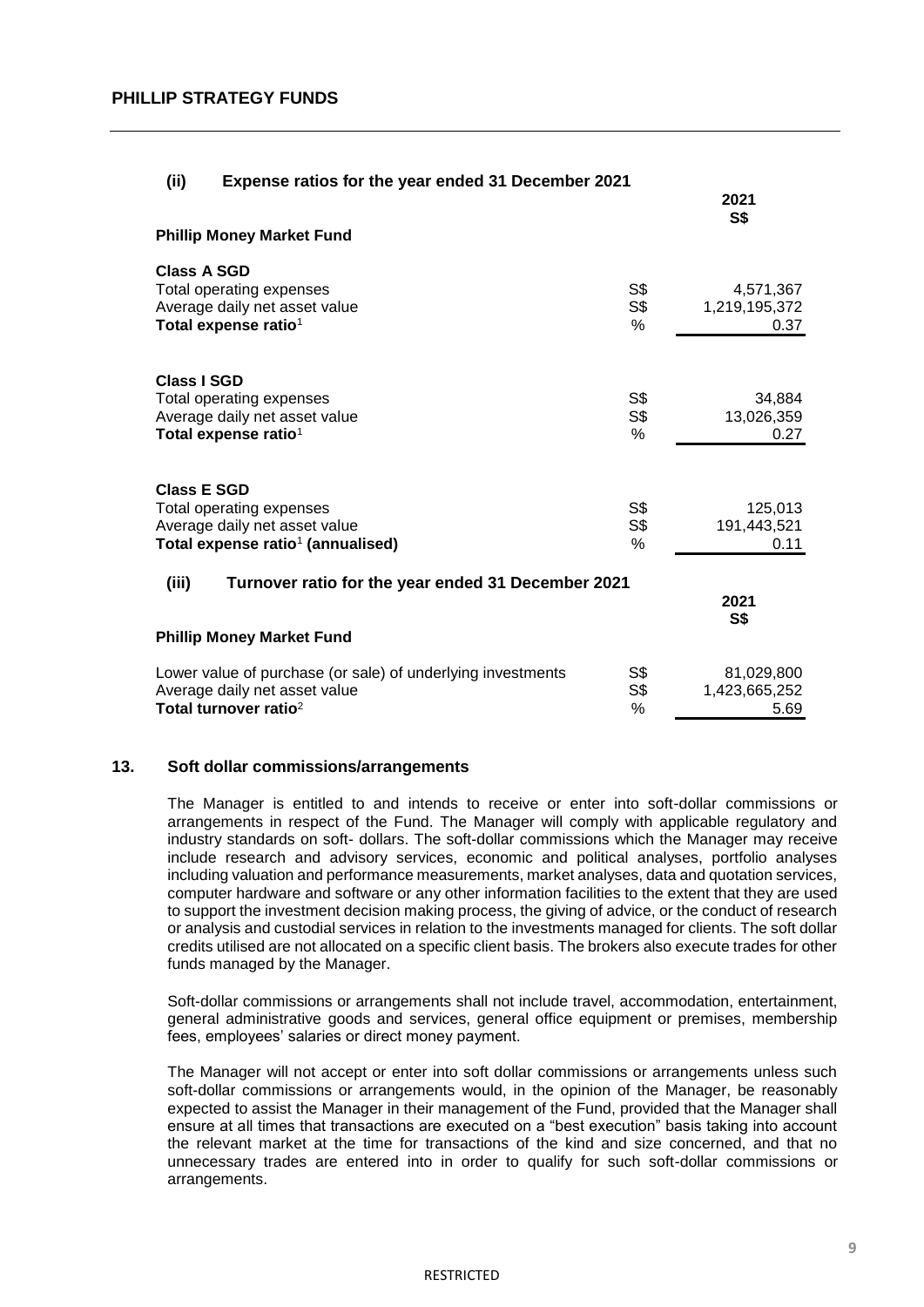The Manager does not, and is not entitled to, retain cash or commission rebates for their own account in respect of rebates earned when transacting in securities for account of the Fund.

# **14. Any other material information that will adversely impact the valuation of the Fund**

Nil.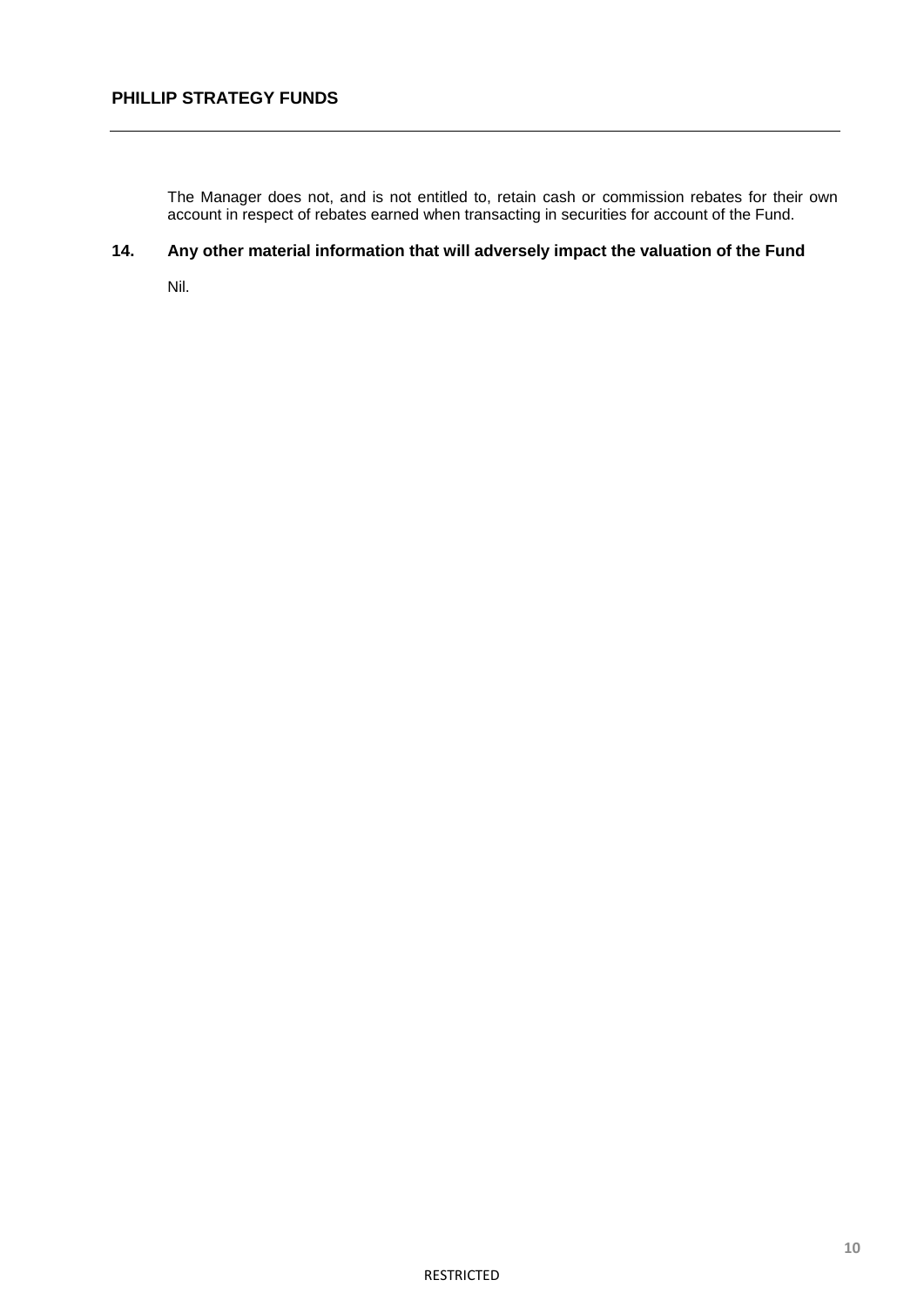#### **STATEMENT OF TOTAL RETURN (Unaudited)**

For the financial period from 22 October 2021 (date of constitution) to 31 March 2022

|                                                                          | <b>Phillip MSCI</b><br><b>Singapore Daily</b><br>(2x) Leveraged<br><b>Product</b> | <b>Phillip MSCI</b><br><b>Singapore Daily</b><br>(-1x) Inverse<br><b>Product</b> |
|--------------------------------------------------------------------------|-----------------------------------------------------------------------------------|----------------------------------------------------------------------------------|
|                                                                          | <b>S\$</b>                                                                        | S\$                                                                              |
| Income                                                                   |                                                                                   |                                                                                  |
| <b>Dividends</b>                                                         | 1,950<br>1,950                                                                    |                                                                                  |
| Less:                                                                    |                                                                                   |                                                                                  |
| <b>Expenses</b>                                                          |                                                                                   |                                                                                  |
| Audit fees                                                               | 4,378                                                                             | 4,378                                                                            |
| Custody fees                                                             | 187                                                                               | 448                                                                              |
| Management fees                                                          | 14,055                                                                            | 30,582                                                                           |
| Preliminary expenses                                                     | 88.500                                                                            | 88,500                                                                           |
| <b>Registration fees</b>                                                 | 5,343                                                                             | 5,343                                                                            |
| <b>Trustee fees</b>                                                      | 625                                                                               | 1,359                                                                            |
| <b>Transaction fees</b>                                                  | 3,433                                                                             | 486                                                                              |
| <b>Valuation fees</b>                                                    | 703                                                                               | 1,529                                                                            |
| Other expenses                                                           | 17,515                                                                            | 22,207                                                                           |
|                                                                          | 134,739                                                                           | 154,832                                                                          |
| <b>Net losses</b>                                                        | (132, 789)                                                                        | (154, 832)                                                                       |
| Net gains or losses on value of<br>investments and financial derivatives |                                                                                   |                                                                                  |
| Net gains on investments                                                 | 11,686                                                                            | 8,977                                                                            |
| Net (losses)/gains on financial derivatives                              | (350, 428)                                                                        | 43,748                                                                           |
| Net (losses) on foreign exchange                                         | (430)                                                                             |                                                                                  |
|                                                                          | (339, 172)                                                                        | 52,725                                                                           |
| Total deficit for the period before income<br>tax                        | (471, 961)                                                                        | (102, 107)                                                                       |
| Less: Income tax                                                         | (234)                                                                             |                                                                                  |
| Total deficit for the period after income<br>tax before distribution     | (472, 195)                                                                        | (102, 107)                                                                       |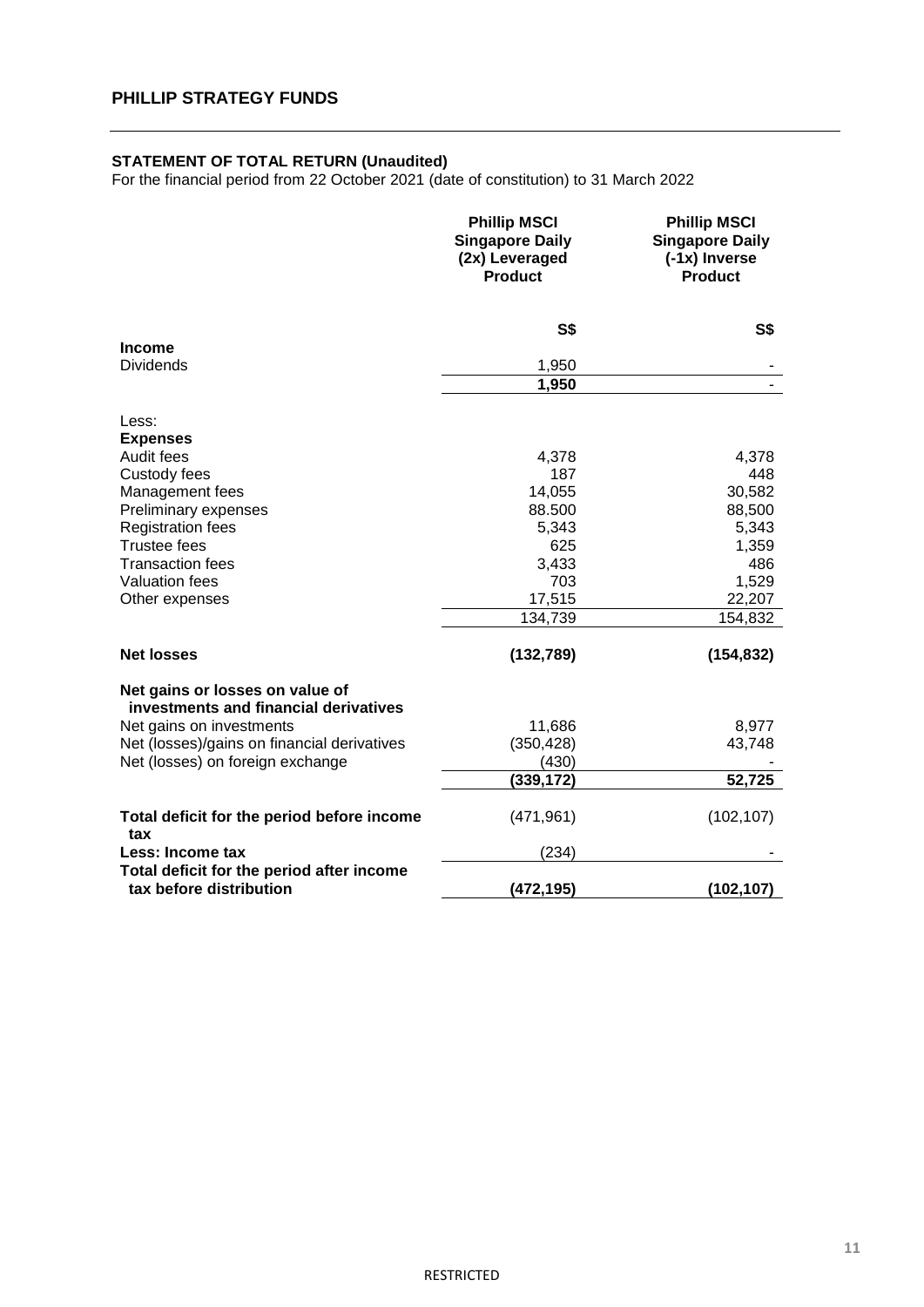#### **STATEMENT OF FINANCIAL POSITION (Unaudited)**

|                                        | <b>Phillip MSCI</b><br><b>Singapore Daily</b><br>(2x) Leveraged<br><b>Product</b> | <b>Phillip MSCI</b><br><b>Singapore Daily</b><br>(-1x) Inverse<br><b>Product</b> |
|----------------------------------------|-----------------------------------------------------------------------------------|----------------------------------------------------------------------------------|
|                                        | 2022<br>S\$                                                                       | 2022<br>S\$                                                                      |
| <b>Assets</b>                          |                                                                                   |                                                                                  |
| Portfolio of investments               | 2,598,594                                                                         | 6,215,965                                                                        |
| <b>Margin Deposits</b>                 | 1,335,678                                                                         | 2,049,110                                                                        |
| Cash and cash equivalents              | 645,998                                                                           | 1,762,168                                                                        |
| Financial derivatives, at fair value   | 6,160                                                                             |                                                                                  |
| <b>Total assets</b>                    | 4,586,430                                                                         | 10,027,243                                                                       |
| <b>Liabilities</b>                     |                                                                                   |                                                                                  |
| Payables                               | 39,225                                                                            | 48,575                                                                           |
| Financial derivatives, at fair value   |                                                                                   | 15,975                                                                           |
| <b>Total liabilities</b>               | 39,225                                                                            | 64,550                                                                           |
| <b>Equity</b>                          |                                                                                   |                                                                                  |
| Net assets attributable to unitholders | 4,547,205                                                                         | 9,962,693                                                                        |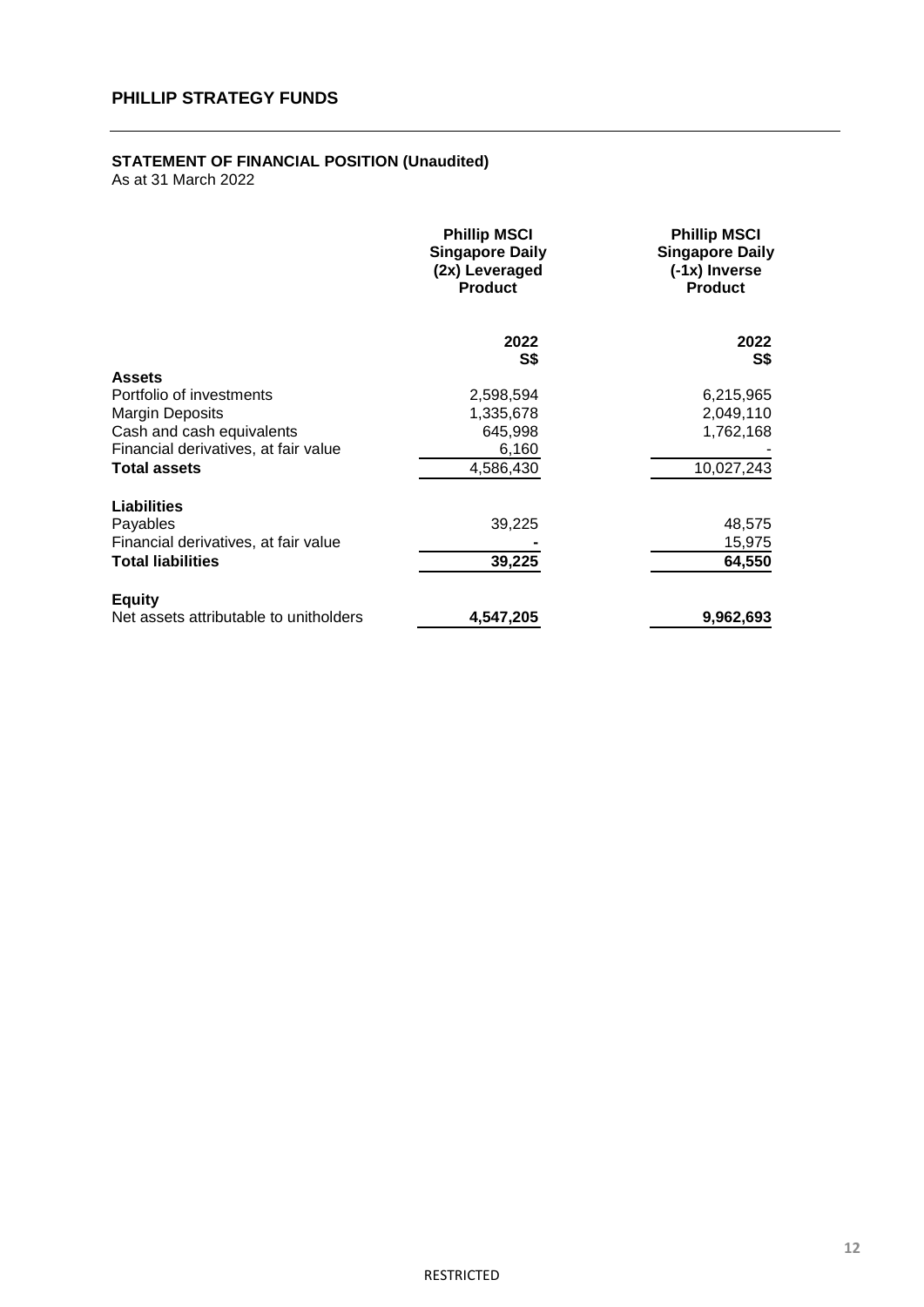#### **STATEMENT OF MOVEMENTS OF UNITHOLDERS' FUNDS (Unaudited)**

For the financial period from 22 October 2021 to 31 March 2022

|                                                                                                              | <b>Phillip MSCI</b><br><b>Singapore</b><br>Daily (2x)<br>Leveraged<br><b>Product</b> | <b>Phillip MSCI</b><br><b>Singapore</b><br>Daily (-1x)<br><b>Inverse</b><br><b>Product</b> |
|--------------------------------------------------------------------------------------------------------------|--------------------------------------------------------------------------------------|--------------------------------------------------------------------------------------------|
|                                                                                                              | <b>S\$</b>                                                                           | <b>S\$</b>                                                                                 |
| Net assets attributable to unitholders<br>at the beginning of the financial<br>period                        |                                                                                      |                                                                                            |
| <b>Operations</b><br>Change in net assets attributable to<br>unitholders resulting from operations           | (472, 195)                                                                           | (102, 107)                                                                                 |
| Unitholders'<br>contributions/(withdrawals)<br>Creation of units<br>Cancellation of units                    | 5,019,400                                                                            | 10,064,800                                                                                 |
| Change in net assets attributable to<br>unitholders resulting from net creation<br>and cancellation of units | 5,019,400                                                                            | 10,064,800                                                                                 |
| Total increase in net assets attributable to<br>unitholders                                                  | 4,547,205                                                                            | 9,962,693                                                                                  |
| Net assets attributable to unitholders<br>at the end of the financial period                                 | 4,547,205                                                                            | 9,962,693                                                                                  |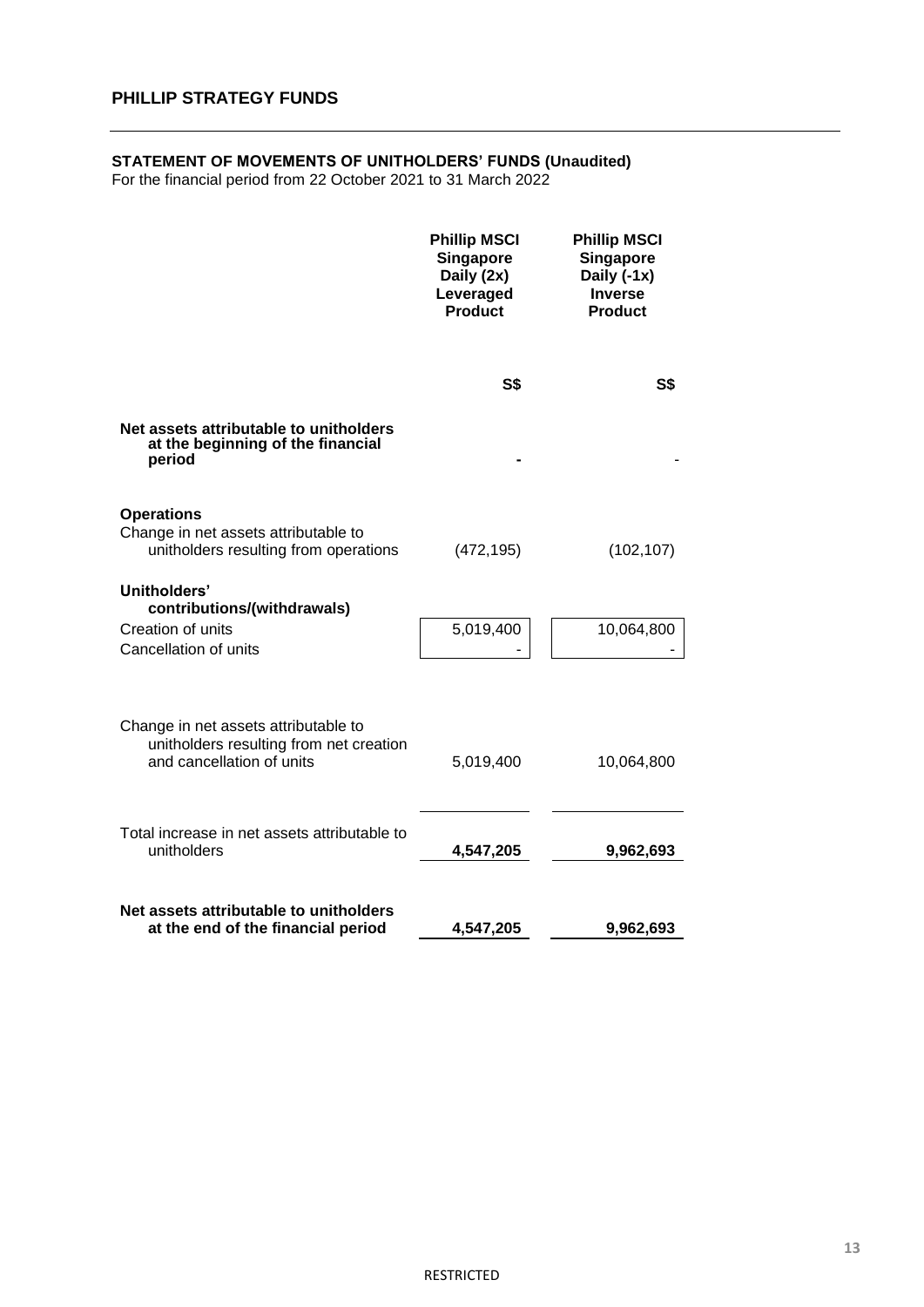#### **STATEMENT OF PORTFOLIO (Unaudited)**

| <b>Phillip MSCI Singapore Daily (2x)</b><br><b>Leveraged Product</b>        |                                              |                                              | Percentage of<br><b>Total Net</b><br><b>Assets</b> |
|-----------------------------------------------------------------------------|----------------------------------------------|----------------------------------------------|----------------------------------------------------|
| <b>By Industry (Primary)</b>                                                |                                              |                                              | <b>Attributable to</b>                             |
|                                                                             | Holdings as at<br>31/03/2022<br><b>Units</b> | <b>Fair Value as at</b><br>31/03/2022<br>S\$ | <b>Unitholders as</b><br>at 31/03/2022<br>%        |
| <b>Quoted Fund</b><br><b>Financials</b><br>Phillip Investment Funds - Money |                                              |                                              |                                                    |
| Market                                                                      | 748,877                                      | 751,423                                      | 16.52                                              |
| <b>Quoted Equities</b><br><b>Communication Services</b>                     |                                              |                                              |                                                    |
| Sea Limited                                                                 | 1,677                                        | 271,921                                      | 5.98                                               |
| Singapore Telecommunications Limited                                        | 47,800                                       | 126,192                                      | 2.78                                               |
|                                                                             |                                              | 398,113                                      | 8.76                                               |
| <b>Consumer Discretionary</b>                                               |                                              |                                              |                                                    |
| <b>Genting Singapore Limited</b>                                            | 35,000                                       | 28,525                                       | 0.63                                               |
| <b>Consumer Staples</b>                                                     |                                              |                                              |                                                    |
| Singapore Airlines Limited                                                  | 7,800                                        | 42,900                                       | 0.94                                               |
| Venture Corp Limited                                                        | 1,600                                        | 28,112                                       | 0.62                                               |
| <b>Wilmar International Limited</b>                                         | 11,000                                       | 51,810                                       | 1.14                                               |
|                                                                             |                                              | 122,822                                      | 2.70                                               |
| <b>Financials</b>                                                           |                                              |                                              |                                                    |
| <b>DBS Group Holdings Limited</b><br>Oversea-Chinese Banking Corporation    | 10,500                                       | 376,215                                      | 8.27                                               |
| Limited                                                                     | 19,500                                       | 241,410                                      | 5.31                                               |
| Singapore Exchange Limited                                                  | 4,700                                        | 46,812                                       | 1.04                                               |
| United Overseas Bank Limited                                                | 6,800                                        | 217,736                                      | 4.79                                               |
|                                                                             |                                              | 882,173                                      | 19.41                                              |
| <b>Industrials</b>                                                          |                                              |                                              |                                                    |
| <b>Grab Holdings Limited</b>                                                | 10,868                                       | 51,358                                       | 1.13                                               |
| <b>Keppel Corp Limited</b>                                                  | 8,400                                        | 53,928                                       | 1.19                                               |
| Singapore Technologies Engineering                                          |                                              |                                              |                                                    |
| Limited                                                                     | 9,000                                        | 37,080                                       | 0.82                                               |
|                                                                             |                                              | 142,366                                      | 3.14                                               |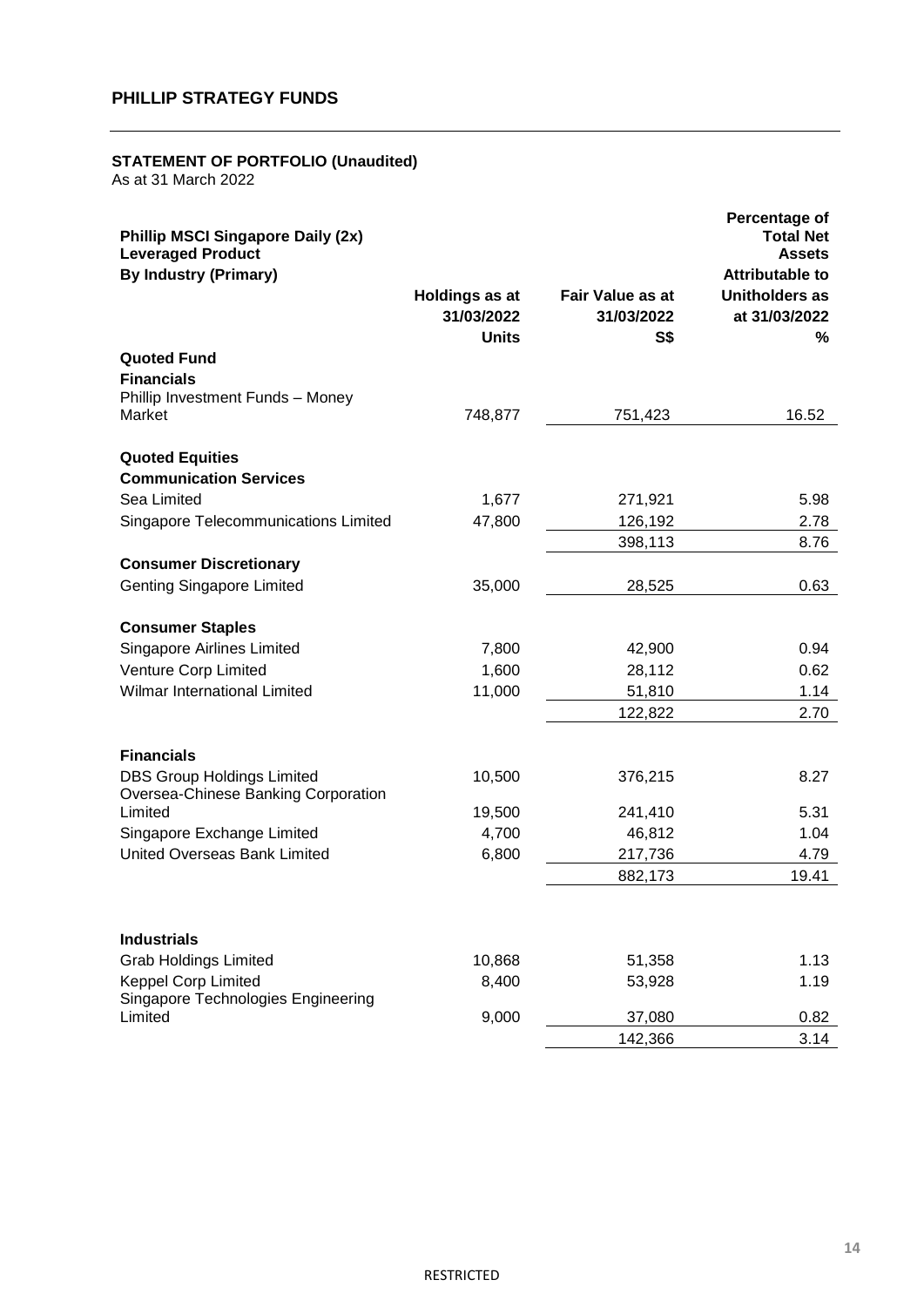# **STATEMENT OF PORTFOLIO (Unaudited) (continued)**

| <b>Phillip MSCI Singapore Daily (2x)</b><br><b>Leveraged Product</b><br><b>By Industry (Primary)</b> |                                                     |                                              | Percentage of<br><b>Total Net</b><br><b>Assets</b><br><b>Attributable to</b> |
|------------------------------------------------------------------------------------------------------|-----------------------------------------------------|----------------------------------------------|------------------------------------------------------------------------------|
| <b>Quoted Equities</b>                                                                               | <b>Holdings as at</b><br>31/03/2022<br><b>Units</b> | Fair Value as at<br>31/03/2022<br><b>S\$</b> | <b>Unitholders as</b><br>at 31/03/2022<br>%                                  |
| <b>Real Estate</b>                                                                                   |                                                     |                                              |                                                                              |
| Ascendas Real Estate Investment Trust<br>CapitaLand Integrated Commercial                            | 19,500                                              | 56,940                                       | 1.25                                                                         |
| Trust                                                                                                | 26,800                                              | 60,300                                       | 1.33                                                                         |
| Capitaland Investment Limited                                                                        | 14,900                                              | 59,451                                       | 1.31                                                                         |
| <b>City Developments Limited</b>                                                                     | 2,400                                               | 18,888                                       | 0.42                                                                         |
| <b>Mapletree Commercial Trust</b>                                                                    | 12,500                                              | 23,625                                       | 0.52                                                                         |
| Mapletree Logistics Trust                                                                            | 19,000                                              | 34,960                                       | 0.77                                                                         |
| <b>UOL Group Limited</b>                                                                             | 2,700                                               | 19,008                                       | 0.42                                                                         |
|                                                                                                      |                                                     | 273,172                                      | 6.02                                                                         |
| <b>Portfolio of investments</b>                                                                      |                                                     | 2,598,594                                    | 57.18                                                                        |
| <b>Futures Contracts</b><br><b>SGX MSCI Singapore Free Index</b><br><b>Futures</b>                   | 221                                                 | 6,160                                        | 0.14                                                                         |
|                                                                                                      |                                                     |                                              |                                                                              |
| Financial derivatives, at fair value                                                                 |                                                     | 6,160                                        | 0.14                                                                         |
| Other net assets<br>Net assets attributable to                                                       |                                                     | 1,942,451                                    | 42.68                                                                        |
| unitholders                                                                                          |                                                     | 4,547,205                                    | 100.00                                                                       |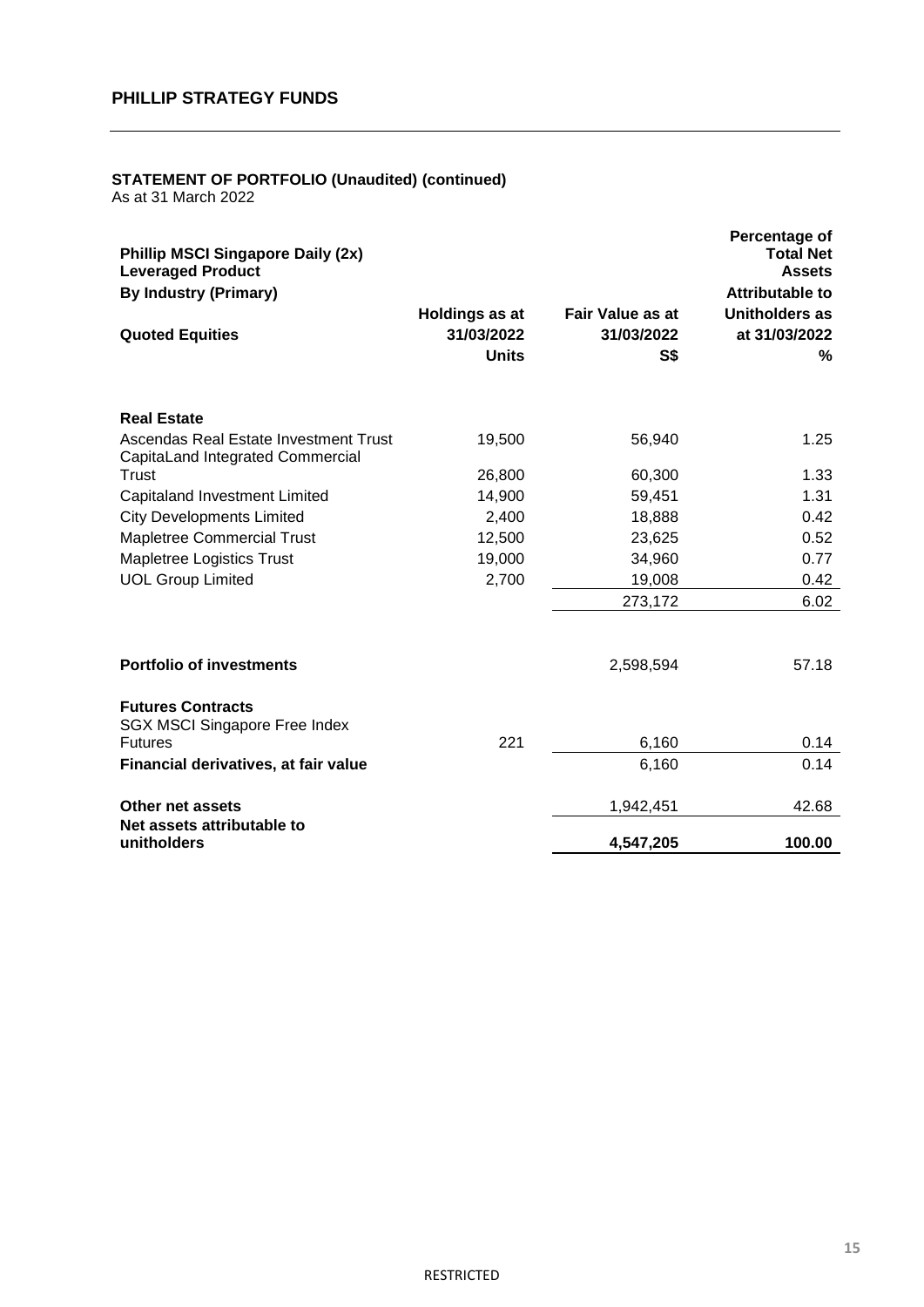# **STATEMENT OF PORTFOLIO (Unaudited) (continued)**

| <b>Phillip MSCI Singapore Daily (2x)</b><br><b>Leveraged Product</b><br><b>By Industry (Summary)</b> |                   | Percentage of<br><b>Total Net</b><br><b>Assets</b><br><b>Attributable to</b> |
|------------------------------------------------------------------------------------------------------|-------------------|------------------------------------------------------------------------------|
|                                                                                                      | <b>Fair value</b> | Unitholders as                                                               |
|                                                                                                      | at 31/03/2022     | at 31/3/2022                                                                 |
|                                                                                                      | S\$               | %                                                                            |
| <b>Quoted Fund</b>                                                                                   |                   |                                                                              |
| <b>Financials</b>                                                                                    | 751,423           | 16.52                                                                        |
| <b>Quoted Equities</b>                                                                               |                   |                                                                              |
| <b>Communication Services</b>                                                                        | 398,113           | 8.76                                                                         |
| <b>Consumer Discretionary</b>                                                                        | 28,525            | 0.63                                                                         |
| <b>Consumer Staples</b>                                                                              | 122,822           | 2.70                                                                         |
| Financials                                                                                           | 882,173           | 19.41                                                                        |
| Industrials                                                                                          | 142,366           | 3.14                                                                         |
| <b>Real Estate</b>                                                                                   | 273,172           | 6.02                                                                         |
|                                                                                                      | 1,847,171         | 40.66                                                                        |
| <b>Portfolio of investments</b>                                                                      | 2,598,594         | 57.18                                                                        |
| <b>Futures Contracts</b>                                                                             |                   |                                                                              |
| Financials                                                                                           | 6,160             | 0.14                                                                         |
| Financial derivatives, at fair value                                                                 | 6,160             | 0.14                                                                         |
| Other net assets                                                                                     |                   |                                                                              |
|                                                                                                      | 1,942,451         | 42.68                                                                        |
| Net assets attributable to unitholders                                                               | 4,547,205         | 100.00                                                                       |
|                                                                                                      |                   | Percentage of<br><b>Total Net Assets</b><br>Addullation of the late          |

| <b>By Geography (Secondary)</b> | <b>Fair Value as</b><br>at 31/03/2022<br>S\$ | Attributable to<br>Unitholders as<br>at 31/03/2022<br>% |
|---------------------------------|----------------------------------------------|---------------------------------------------------------|
| <b>Quoted Fund</b>              |                                              |                                                         |
| Singapore                       | 751,423                                      | 16.52                                                   |
| <b>Quoted Equities</b>          |                                              |                                                         |
| Singapore                       | 1,847,171                                    | 40.66                                                   |
| <b>Portfolio of investments</b> | 2,598,594                                    | 57.18                                                   |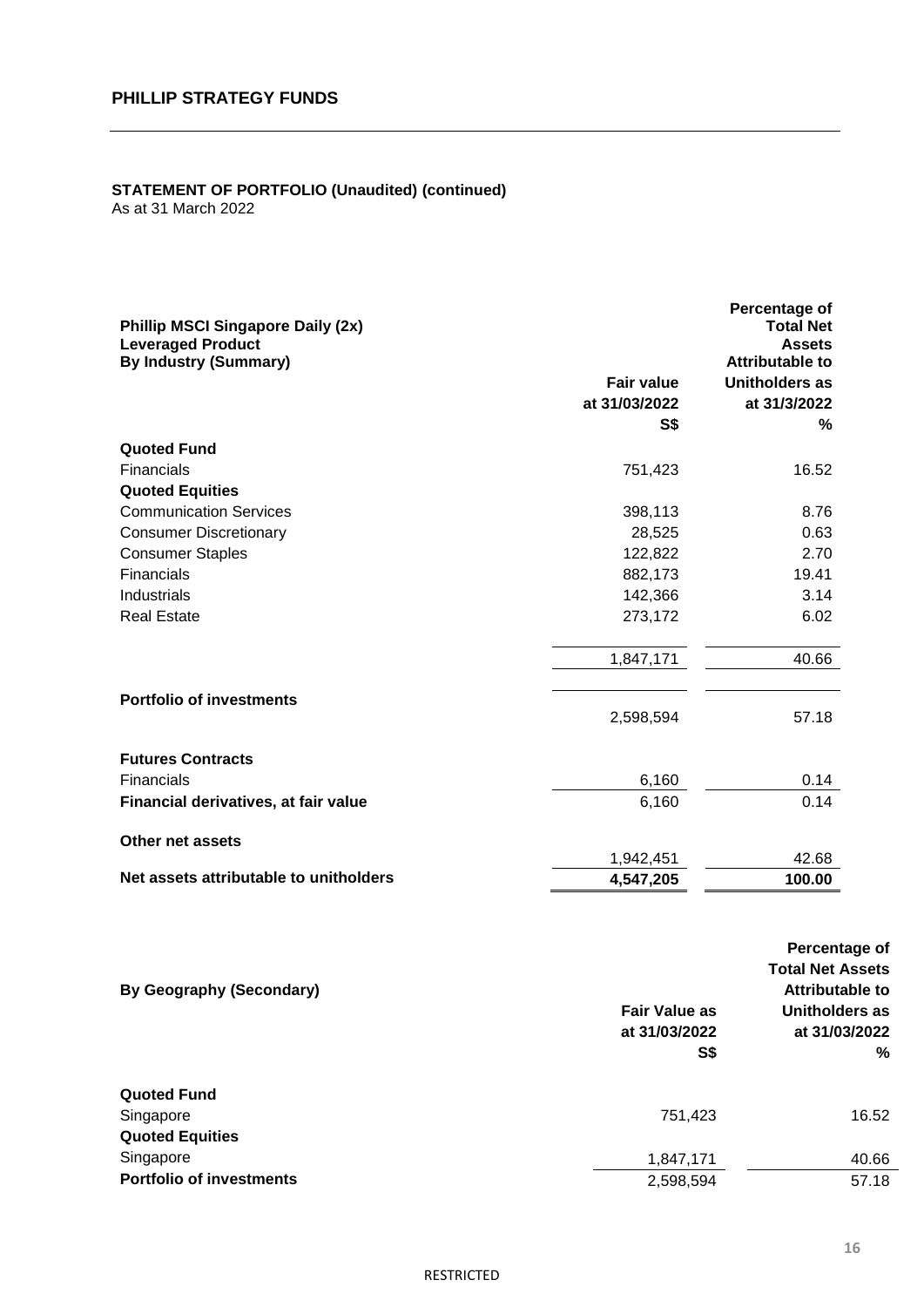#### **STATEMENT OF PORTFOLIO (Unaudited)** As at 31 March 2022

**By Geography (Secondary)(continued)**

# **Percentage of Total Net Assets**

|                                        |                                       | A33613<br><b>Attributable to</b> |
|----------------------------------------|---------------------------------------|----------------------------------|
|                                        | <b>Fair Value as</b><br>at 31/03/2022 | Unitholders as<br>at 31/03/2022  |
|                                        | S\$                                   | %                                |
| <b>Futures Contracts</b>               |                                       |                                  |
| Singapore                              | 6,160                                 | 0.14                             |
| Financial derivatives, at fair value   | 6,160                                 | 0.14                             |
| Other net assets                       | 1,942,451                             | 42.68                            |
| Net assets attributable to unitholders | 4,547,205                             | 100.00                           |

| <b>Phillip MSCI Singapore Daily (-1x)</b><br><b>Inverse Product</b><br><b>By Industry (Primary)</b><br><b>Quoted Funds</b> | <b>Holdings as at</b><br>31/03/2022 | <b>Fair Value as at</b><br>31/03/2022 | Percentage of<br><b>Total Net</b><br><b>Assets</b><br><b>Attributable to</b><br>Unitholders as<br>at 31/03/2022 |
|----------------------------------------------------------------------------------------------------------------------------|-------------------------------------|---------------------------------------|-----------------------------------------------------------------------------------------------------------------|
|                                                                                                                            | <b>Units</b>                        | S\$                                   | %                                                                                                               |
| <b>Financials</b>                                                                                                          |                                     |                                       |                                                                                                                 |
| Phillip Investment Funds-Money Market                                                                                      | 3,994,705                           | 4,008,287                             | 40.23                                                                                                           |
| Phillip SGD Money Market ETF                                                                                               | 22,000                              | 2,207,678                             | 22.16                                                                                                           |
|                                                                                                                            |                                     | 6,215,965                             | 62.39                                                                                                           |
| <b>Portfolio of investments</b>                                                                                            |                                     | 6,215,965                             | 62.39                                                                                                           |
| <b>Futures Contracts</b><br><b>SGX MSCI Singapore Free Index</b>                                                           |                                     |                                       |                                                                                                                 |
| <b>Futures</b>                                                                                                             | (300)                               | (15, 975)                             | (0.16)                                                                                                          |
| Financial derivatives, at fair value                                                                                       |                                     | (15, 975)                             | (0.16)                                                                                                          |
| Other net assets                                                                                                           |                                     | 3,762,703                             | 37.77                                                                                                           |
| Net assets attributable to<br>unitholders                                                                                  |                                     | 9,962,693                             | 100.00                                                                                                          |